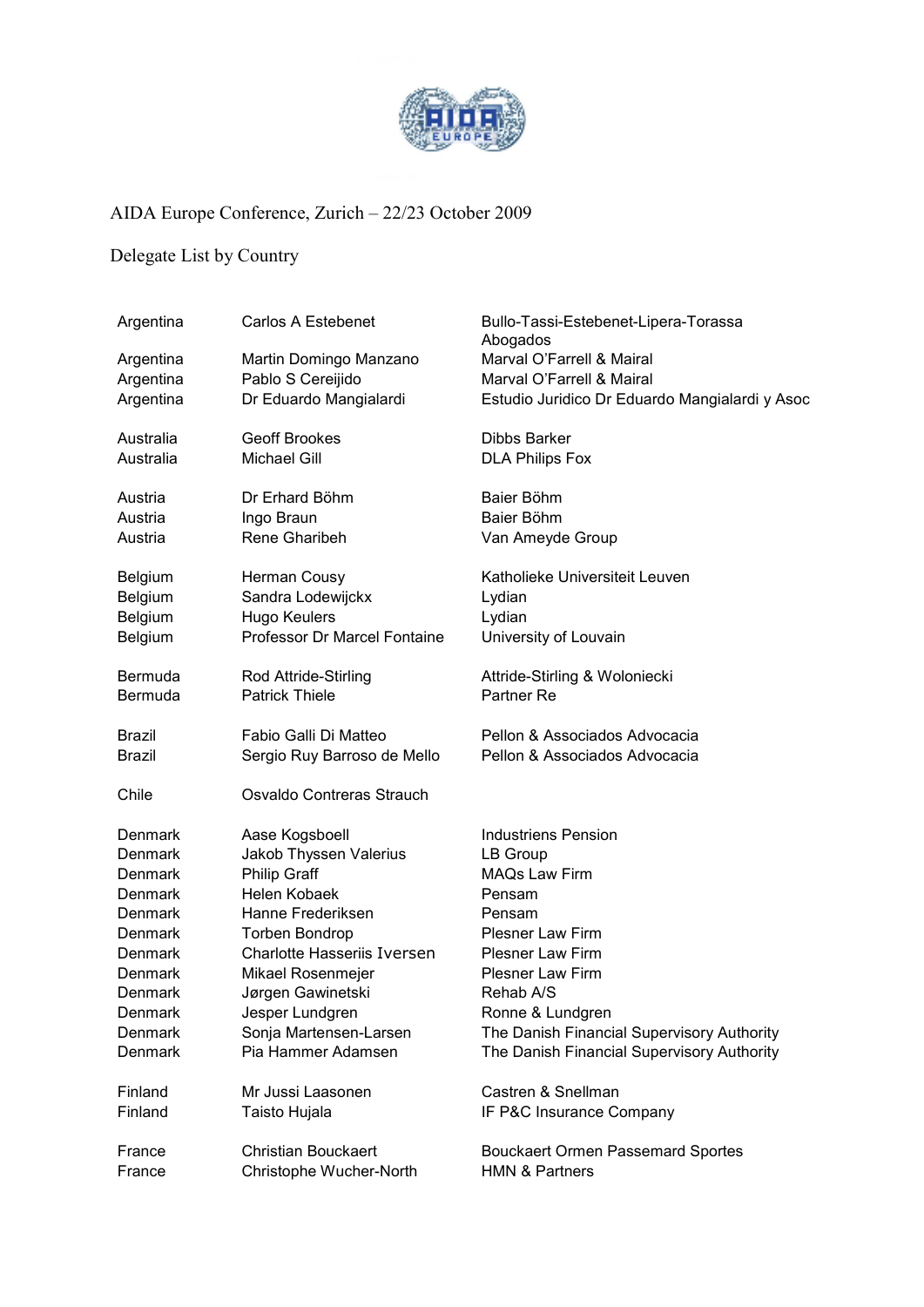

France **Yannis Samothrakis** Dewey & LeBoeuf France Beatrice Diebold **Paris Re** 

Germany Wolfgang Wopperer Allianz Re Germany Andreas Schwepcke ARIAS Europe Germany Dr Martin Ketzler **Avus Group** Germany Dr Theo Langheid Bach Langheid & Dallmayr Germany Dr Sieglinde Cannawurf Bach Langheid & Dallmayr Germany Dr Hubertus Labes Chiltington International GmBH Germany Yvonne Gebert CMS Hasche Sigle Germany Dr Stefan Segger CMS Hasche Sigle Germany Dr Jan Dreyer Dabelstein & Passehl Germany Dr Dieter Schwampe Dabelstein & Passehl Germany Dr Gunne W Bähr DLA Piper UK LLP Germany Michaela Hannemann Gen Re Germany Claudia Föllmer Hannover Re Germany Dr Herbert Palmberger Heuking Kuhn Luer Wojtek Germany Dr Markus Eichhorst Ince & Co Germany Dr Thomas Gädtke Lovells LLP Germany Kyriaki Noussia Max Planck Institute Germany Dr Oliver Sieg Noerr Stiefenhofer Lutz Germany Dr Hanno Goltz **Contact Conventional Convention Convention** Oppenhoff & Partner Germany Dr Peter Etzbach Oppenhoff & Partner Germany Thomas Rosbigalle Swiss Re Germany Dr Robert Koch University of Hamburg Germany Svenja Richartz University of Hamburg Greece Elias G Papadodemas Ethniki Asfalistiki Hellenic General Insurance Co Greece Maria Demirakou IKRP Rokas & Partners Greece Ioannis Rokas IKRP Rokas & Partners Greece Mr George Tzanis MIB-Greece Greece Anna Konstantinou MIB-Greece Greece Ioannis Pantelidis PD Law Offices Greece Stella Sakellaridou Hungary Eszter Csillag **Axa Insurance Company** Hungary Dr Karoly Bard Bard, Cseri & Partners Law Office Hungary Dr Zsolt Kovacs Gardos, Furedi, Mosonyi, Tomori Hungary Dr Otto Csurgo Groupama Garancia Insurance Co Hungary Dr Gyorgyi Balint Groupama Garancia Insurance Co Hungary Julianna Baba Hungarian Branch office of Axa Bank Europe Hungary Dr Zsuzsa Oroszlan Law firm Dr Zsuzsa Oroszlan Hungary Dr Ferenc Kiss Mabisz Ireland Liam Flynn Liam Alexander Matheson Ormsby Prentice Israel Peggy Sharon Levitan Sharon & Co

France **Information** Jerome Kullmann **Veryon State University of Paris Dauphine** 

SA

SA

Israel Yigal Salmi Management & Insurance Consultant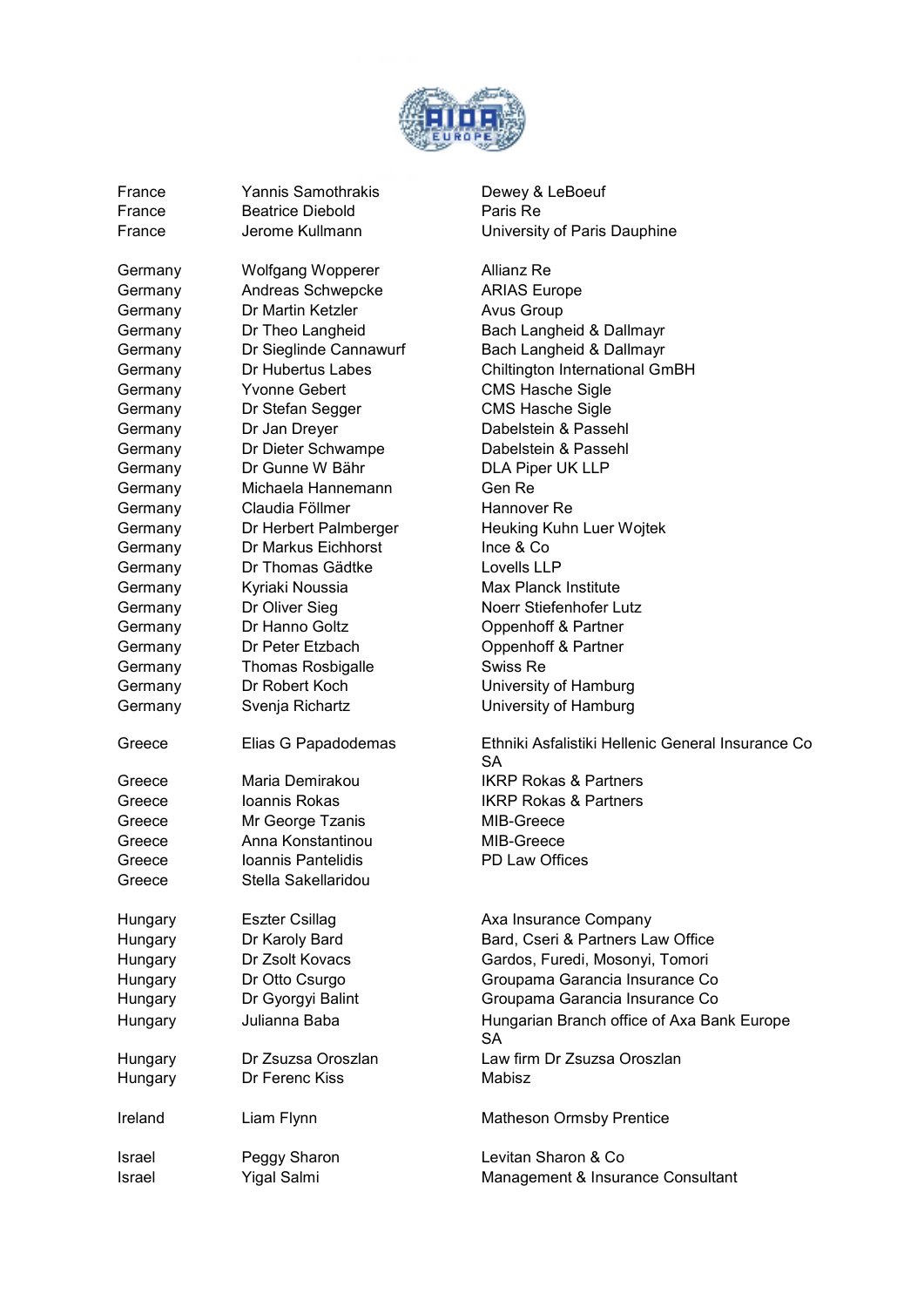

| Israel                                                               | Peter Gad Naschitz                                                                                                                                                          | Naschitz, Brandes & Co                                                                                                                         |
|----------------------------------------------------------------------|-----------------------------------------------------------------------------------------------------------------------------------------------------------------------------|------------------------------------------------------------------------------------------------------------------------------------------------|
| Italy<br>Italy<br>Italy<br>Italy<br>Italy<br>Italy<br>Italy<br>Italy | Armando Zimolo<br>David Marino<br>Anthony L Perotto<br>Francesco De Gennaro<br>Cristiano Arlechino<br>Avy Carlo Heilbron<br>Avy Carlo Galantini<br>Prof Avy Aurelio Anselmo | <b>DLA Piper Italy</b><br><b>NCTM LLP</b><br><b>NCTM Studio Legale</b><br>SACE BT SpA<br><b>Studio GHC</b><br>Studio GHC<br>Universita Palermo |
| Japan                                                                | Prof Dr Koichi Otani                                                                                                                                                        | <b>Waseda University</b>                                                                                                                       |
| Mexico                                                               | Yves Hayaux-du-Tilly Laborde                                                                                                                                                | Jaurequi Navarrete y Nader SC                                                                                                                  |
| <b>Netherlands</b>                                                   | Martyn Lauxtermann                                                                                                                                                          | AKD Prinsen Van Wijmen                                                                                                                         |
| <b>Netherlands</b>                                                   | Leonard Böhmer                                                                                                                                                              | <b>CMS Derks Star Busmann</b>                                                                                                                  |
| Netherlands                                                          | Sybeline Braam                                                                                                                                                              | <b>CMS Derks Star Busmann</b>                                                                                                                  |
| Netherlands                                                          | Denis Chevalier                                                                                                                                                             | Deutsche Bank AG, Amsterdam                                                                                                                    |
| Netherlands                                                          | Gerard Endedijk                                                                                                                                                             | <b>DLA Piper Nederland</b>                                                                                                                     |
| Netherlands                                                          | Huib Lebbing                                                                                                                                                                | Houthoff Buruma NV                                                                                                                             |
| <b>Netherlands</b>                                                   | Hans Londonck Sluijk                                                                                                                                                        | Houthoff Buruma NV                                                                                                                             |
| <b>Netherlands</b>                                                   | Berry Jonk-von Wijk                                                                                                                                                         | Houthoff Buruma NV                                                                                                                             |
| <b>Netherlands</b>                                                   | Natalie Vloemans                                                                                                                                                            | Loyens & Loeff NV                                                                                                                              |
| Netherlands                                                          | Sjoerd Meijer                                                                                                                                                               | Nauta Dutilh NV                                                                                                                                |
| <b>Netherlands</b>                                                   | Stijn Franken                                                                                                                                                               | Nauta Dutilh NV                                                                                                                                |
| <b>Netherlands</b>                                                   | Pieter Van Regteren Altena                                                                                                                                                  | Van Doorne N.V                                                                                                                                 |
| Netherlands                                                          | <b>Maurits Kalff</b>                                                                                                                                                        | Van Doorne N.V                                                                                                                                 |
| Netherlands                                                          | Robert de Haan                                                                                                                                                              | Van Traa Advocaten                                                                                                                             |
| Netherlands                                                          | Olaf Zwijnenberg                                                                                                                                                            | Van Traa Advocaten                                                                                                                             |
| Poland                                                               | Aldona Wnek                                                                                                                                                                 | Kancelaria Radcy Prawnego                                                                                                                      |
| Poland                                                               | Anna Tarasiuk-Flodrowska                                                                                                                                                    | Lovells H Seisler SP.K                                                                                                                         |
| Poland                                                               | Aneta Ciechowicz-Jaworska                                                                                                                                                   | Lovells H Seisler SP.K                                                                                                                         |
| Portugal<br>Portugal                                                 | Luis Filipe Simoes Caldas<br>Rita Goncalves Ferreira da<br>Silva                                                                                                            | <b>AIDA Portugal</b><br><b>Phd Student</b>                                                                                                     |
| Russia                                                               | Leonid Zubarev                                                                                                                                                              | <b>CMS</b> International                                                                                                                       |
| Russia                                                               | Alexey Bezdenezhnykh                                                                                                                                                        | Ingosstrakh                                                                                                                                    |
| Russia                                                               | Dina Adityarova                                                                                                                                                             | Ingosstrakh                                                                                                                                    |
| Serbia                                                               | Dejan Davidovic                                                                                                                                                             | Dunav Re                                                                                                                                       |
| South Africa                                                         | Dr Birgit Kuschke                                                                                                                                                           | University of Pretoria                                                                                                                         |
| South Africa                                                         | Wenette Jacobs (Snyman)                                                                                                                                                     | University of South Africa                                                                                                                     |
| Spain                                                                | <b>Thomas Mannsdorfer</b>                                                                                                                                                   | <b>HCC Global Financial Products</b>                                                                                                           |
| Spain                                                                | Jorge Angell                                                                                                                                                                | L C Rodrigo Abogados                                                                                                                           |
| Spain                                                                | Claudio Ramos Rodriguez                                                                                                                                                     | Mapfre S.A                                                                                                                                     |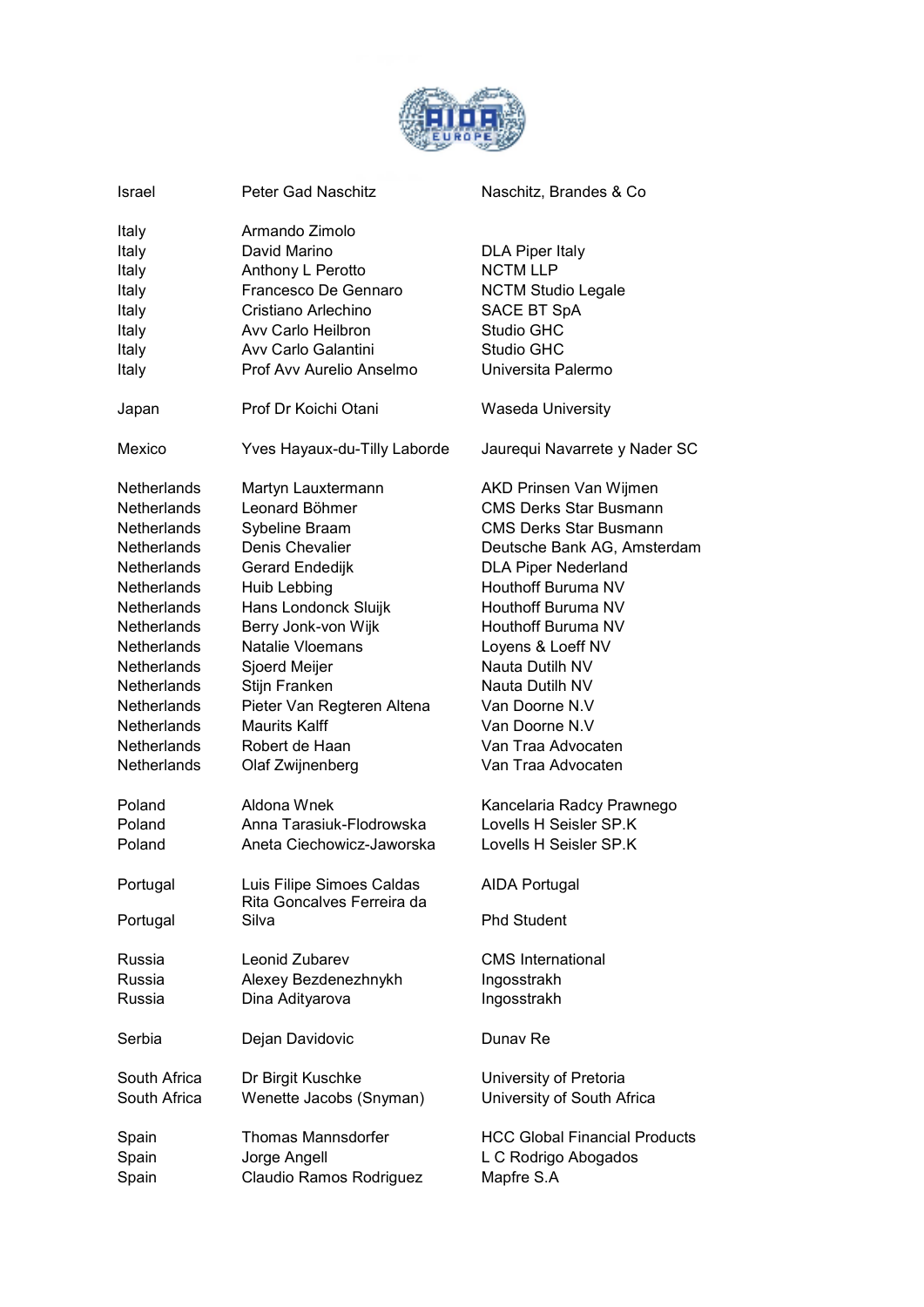

| Spain            | Joaquin Alarcon Fidalgo                      | <b>SEAIDA</b>                                               |
|------------------|----------------------------------------------|-------------------------------------------------------------|
| Sweden           | Bjorn Siljeholm                              | Folksam                                                     |
| Sweden           | Hans Hammerback                              |                                                             |
|                  | Ann Gruneau                                  | <b>Mannheimer Swartling</b>                                 |
| Sweden<br>Sweden |                                              | Sirius International<br>Sirius International Insurance Corp |
|                  | Maria Keifer Lagerwall                       |                                                             |
| Sweden           | Professor Bill Dufwa<br><b>Berndt Kockum</b> | University of Stockholm                                     |
| Sweden           |                                              | <b>Vattenfall AB</b>                                        |
| Sweden           | Rose-Marie Lundstrom                         | Wistrand Advokatbyra                                        |
| Switzerland      | Dr Detlef A Huber                            | <b>ALEA Group</b>                                           |
| Switzerland      | John Arpel                                   | <b>Allianz Risk Transfer</b>                                |
| Switzerland      | Dr Peter Reichard                            | Allianz Risk Transfer                                       |
| Switzerland      | <b>Rolf Staub</b>                            | Allianz Risk Transfer AG                                    |
| Switzerland      | Erik Stenberg                                | <b>Baudacci Nigg Stenberg</b>                               |
| Switzerland      | Hans Nigg                                    | <b>Baudacci Nigg Stenberg</b>                               |
| Switzerland      | Louis Habib-Deloncle                         | <b>Garant Insurance Company</b>                             |
| Switzerland      | Lars Gerspacher                              | GBF Gerspacher Buhlmann Fankhauser                          |
| Switzerland      | Michael Codd                                 | Glacier Re                                                  |
| Switzerland      | <b>Daniel Gaus</b>                           | <b>Global Aerospace Underwriting Managers</b>               |
| Switzerland      | Christian Lang                               | <b>Prager Dreifuss</b>                                      |
| Switzerland      | <b>Christoph Graber</b>                      | <b>Prager Dreifuss</b>                                      |
| Switzerland      | Martin Kanwar                                | <b>Refocus LLC</b>                                          |
| Switzerland      | Prof Dr Alexander von Ziegler                | Schellenberg Wittmer                                        |
| Switzerland      | <b>Christian Felderer</b>                    | <b>SCOR Switzerland</b>                                     |
| Switzerland      | Benjamin Gentsch                             | <b>SCOR Switzerland</b>                                     |
| Switzerland      | Thomas Loertscher                            | <b>Swiss Reinsurance Company</b>                            |
| Switzerland      | Robert Hammesfahr                            | Swiss Reinsurance Company Ltd                               |
| Switzerland      | Herman Geiger                                | Swiss Reinsurance Company Ltd                               |
| Switzerland      | <b>Prof Helmut Heiss</b>                     | University of Zurich                                        |
| Switzerland      | Evan M Spangler                              | Walder Wyss & Partners                                      |
| Switzerland      | Martine Favarger                             | <b>XL Insurance</b>                                         |
| Switzerland      | Joachim Krane                                | <b>XL Insurance</b>                                         |
| Switzerland      | <b>Phil Casson</b>                           | Zurich Insurance Company                                    |
| Switzerland      | Dr Rochus Gassmann                           | Zurich Insurance Company                                    |
| Turkey           | Pelin Baysal                                 | Mehmet Gun                                                  |
| Turkey           | Samim Unan                                   | <b>Turkish ILA</b>                                          |
| <b>UK</b>        | Colin Croly                                  |                                                             |
| UK               | <b>Glenn Sexton</b>                          |                                                             |
| <b>UK</b>        | <b>Ozlem Gurses</b>                          |                                                             |
| <b>UK</b>        | Caroline Bell                                | <b>Addleshaw Goddard</b>                                    |
| UK               | Joanne Jolly                                 | Barlow Lyde & Gilbert                                       |
| <b>UK</b>        | Leigh Williams                               | Barlow Lyde & Gilbert                                       |
| UK               | Jonathan Sacher                              | Berwin Leighton Paisner                                     |
| <b>UK</b>        | Tim Hardy                                    | <b>British Insurance Law Association</b>                    |
| <b>UK</b>        | Michael Bradford                             | <b>Business Insurance</b>                                   |
| <b>UK</b>        | Christopher Cardona                          | Chadbourne & Parke                                          |
| <b>UK</b>        | <b>Anthony Bailey</b>                        | Chadbourne & Parke                                          |
| <b>UK</b>        | Elizabeth Leonhardt                          | Clyde & Co                                                  |
|                  |                                              |                                                             |